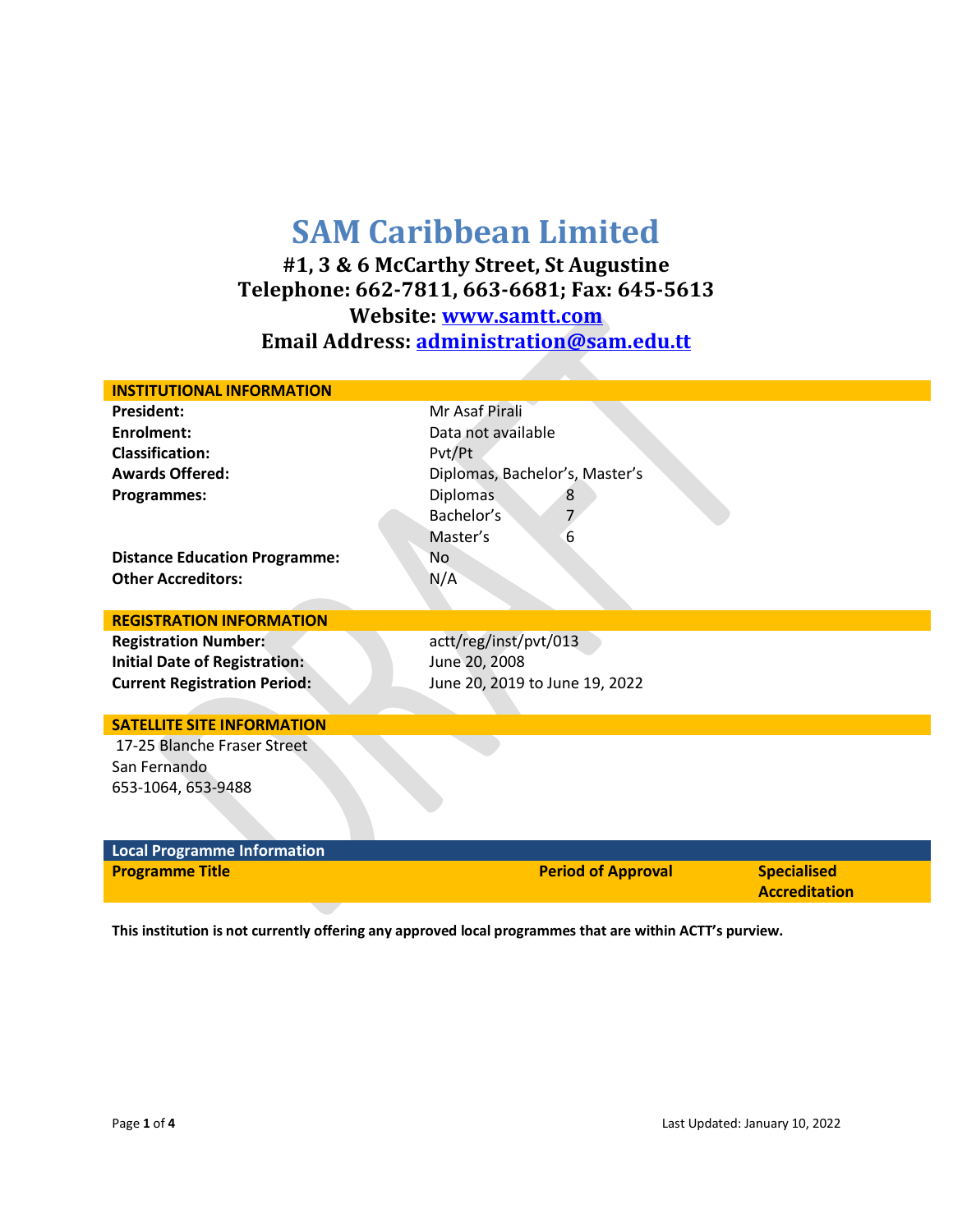## SAM Caribbean Limited

**Recognised Transnational Programmes**

| Anglia Ruskin University -                                                     |                              |                                |  |  |
|--------------------------------------------------------------------------------|------------------------------|--------------------------------|--|--|
| Quality Assured by the Quality Assurance Agency for Higher Education (QAA), UK |                              |                                |  |  |
| <b>Programme Title</b>                                                         | <b>Period of Recognition</b> | <b>Specialised</b>             |  |  |
|                                                                                |                              | <b>Accreditation</b>           |  |  |
| Bachelor of Arts in Marketing                                                  | December 2016-               |                                |  |  |
|                                                                                | December 2021                |                                |  |  |
|                                                                                |                              |                                |  |  |
| Bachelor of Arts in Corporate Management                                       | December 2016-               |                                |  |  |
|                                                                                | December 2021                |                                |  |  |
|                                                                                |                              |                                |  |  |
| Bachelor of Arts in Business Management                                        | December 2016-               |                                |  |  |
|                                                                                | December 2021                |                                |  |  |
|                                                                                |                              |                                |  |  |
| Bachelor of Arts in Human Resource Management                                  | December 2016-               |                                |  |  |
|                                                                                | December 2021                |                                |  |  |
|                                                                                |                              |                                |  |  |
| <b>Bachelor of Arts General Business</b>                                       | December 2016-               |                                |  |  |
|                                                                                | December 2021                |                                |  |  |
|                                                                                |                              |                                |  |  |
| Bachelor of Laws (LLB)                                                         | October 2019 -               |                                |  |  |
|                                                                                | December 2021                |                                |  |  |
|                                                                                |                              |                                |  |  |
| Bachelor of Science in Accounting and Finance                                  | December 2016-               |                                |  |  |
|                                                                                | December 2021                |                                |  |  |
|                                                                                |                              |                                |  |  |
|                                                                                | December 2021-               |                                |  |  |
| Bachelor of Science in Applied Computer Science                                | December 2022                |                                |  |  |
|                                                                                |                              |                                |  |  |
| <b>Master of Business Administration</b>                                       | December 2016-               |                                |  |  |
|                                                                                | December 2021                |                                |  |  |
|                                                                                |                              |                                |  |  |
| Master of Laws (LLM) International Business Law                                | September 2019 -             |                                |  |  |
|                                                                                | December 2021                |                                |  |  |
|                                                                                |                              |                                |  |  |
| Master of Laws (LLM) International Commercial Law                              |                              |                                |  |  |
|                                                                                | September 2019 -             |                                |  |  |
|                                                                                | December 2021                |                                |  |  |
| Master of Science in Computer Science                                          |                              |                                |  |  |
|                                                                                | December 2016-               |                                |  |  |
|                                                                                | December 2021                |                                |  |  |
|                                                                                |                              |                                |  |  |
| Master of Science in Information and Communication                             | December 2016-               |                                |  |  |
| Technology                                                                     | December 2021                |                                |  |  |
|                                                                                |                              |                                |  |  |
| Master of Science in Mobile Telecommunications                                 | December 2016-               |                                |  |  |
|                                                                                | December 2021                |                                |  |  |
|                                                                                |                              |                                |  |  |
| Master of Science in Network Security                                          | December 2016-               |                                |  |  |
|                                                                                | December 2021                |                                |  |  |
| Page 2 of 4                                                                    |                              | Last Updated: January 10, 2022 |  |  |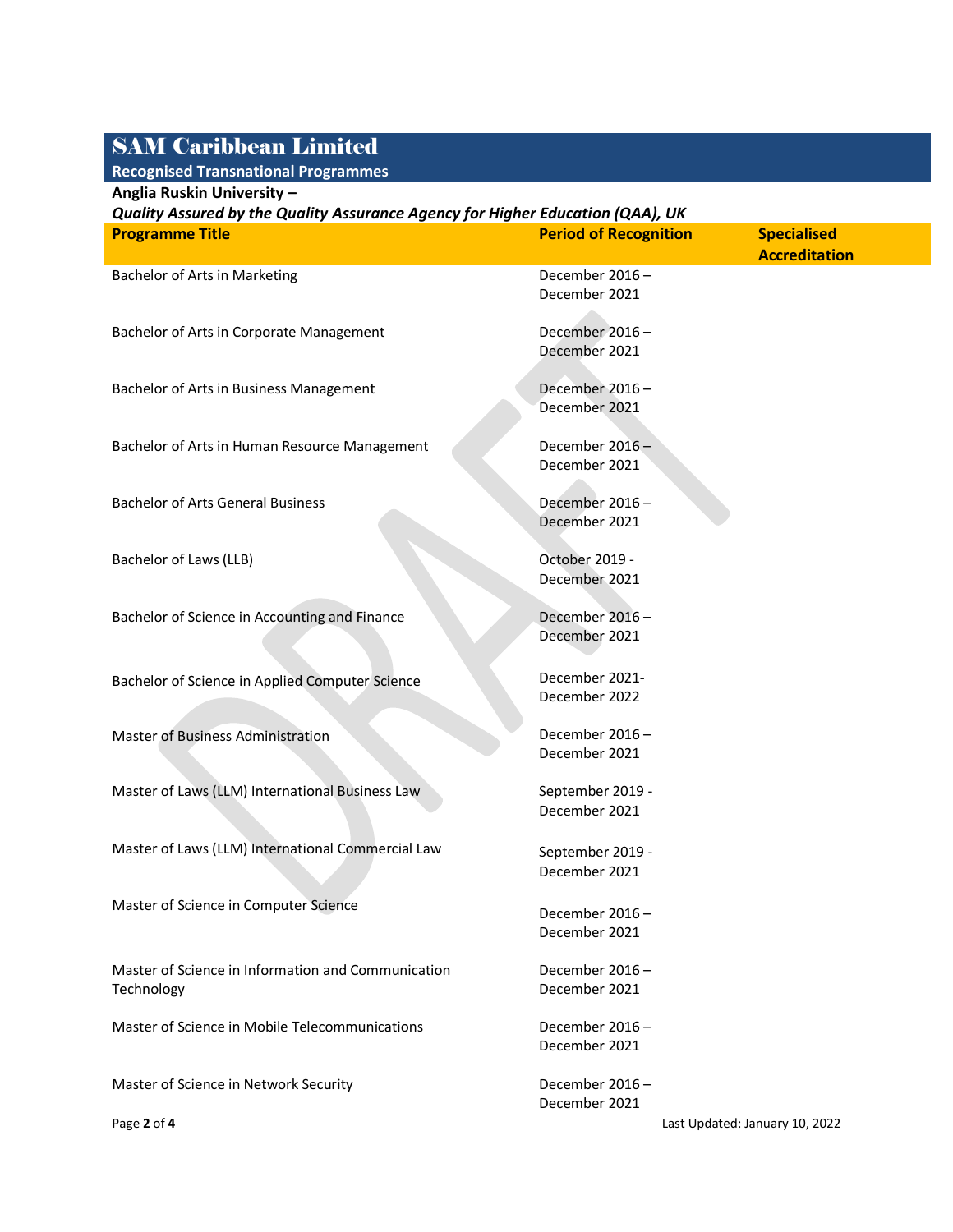| <b>SAM Caribbean Limited</b>                                                             |                                 |                                            |
|------------------------------------------------------------------------------------------|---------------------------------|--------------------------------------------|
| <b>Recognised Transnational Programmes</b><br><b>BPP University -</b>                    |                                 |                                            |
| <b>Quality Assured by the Quality Agency for Higher Education</b>                        |                                 |                                            |
| <b>Programme Title</b>                                                                   | <b>Period of Recognition</b>    | <b>Specialised</b>                         |
|                                                                                          |                                 | <b>Accreditation</b>                       |
| Certificate of Higher Education (Legal Studies)                                          | July 2016-<br><b>July 2021</b>  |                                            |
| LLB (Hons) Law                                                                           | July 2016 -<br><b>July 2021</b> |                                            |
| London Metropolitan University -                                                         |                                 |                                            |
| Quality Assured by the Quality Assurance Agency for Higher Education (QAA), UK           |                                 |                                            |
| <b>Programme Title</b>                                                                   | <b>Period of Recognition</b>    | <b>Specialised</b>                         |
|                                                                                          |                                 | <b>Accreditation</b>                       |
| Bachelor of Science in Business Computing                                                | July 2018-                      |                                            |
|                                                                                          | <b>July 2021</b>                |                                            |
|                                                                                          |                                 |                                            |
|                                                                                          |                                 |                                            |
| <b>NCC Education Limited</b>                                                             |                                 |                                            |
| Quality Assured by the Office of Qualifications and Examinations Regulation (Ofqual), UK |                                 |                                            |
| <b>Programme Title</b>                                                                   | <b>Period of Recognition</b>    | <b>Specialised</b><br><b>Accreditation</b> |
|                                                                                          |                                 |                                            |
| Level 4 Diploma in Business Information Technology                                       | August 2015 -                   |                                            |
|                                                                                          | August 2018                     |                                            |
| Level 4 Diploma in Computing                                                             | August 2015 -                   |                                            |
|                                                                                          | August 2018                     |                                            |
| Level 5 Diploma in Business Information Technology                                       | August 2015 -                   |                                            |
|                                                                                          | August 2018                     |                                            |
|                                                                                          |                                 |                                            |
| Level 5 Diploma in Computing                                                             | August 2015 -<br>August 2018    |                                            |
|                                                                                          |                                 |                                            |